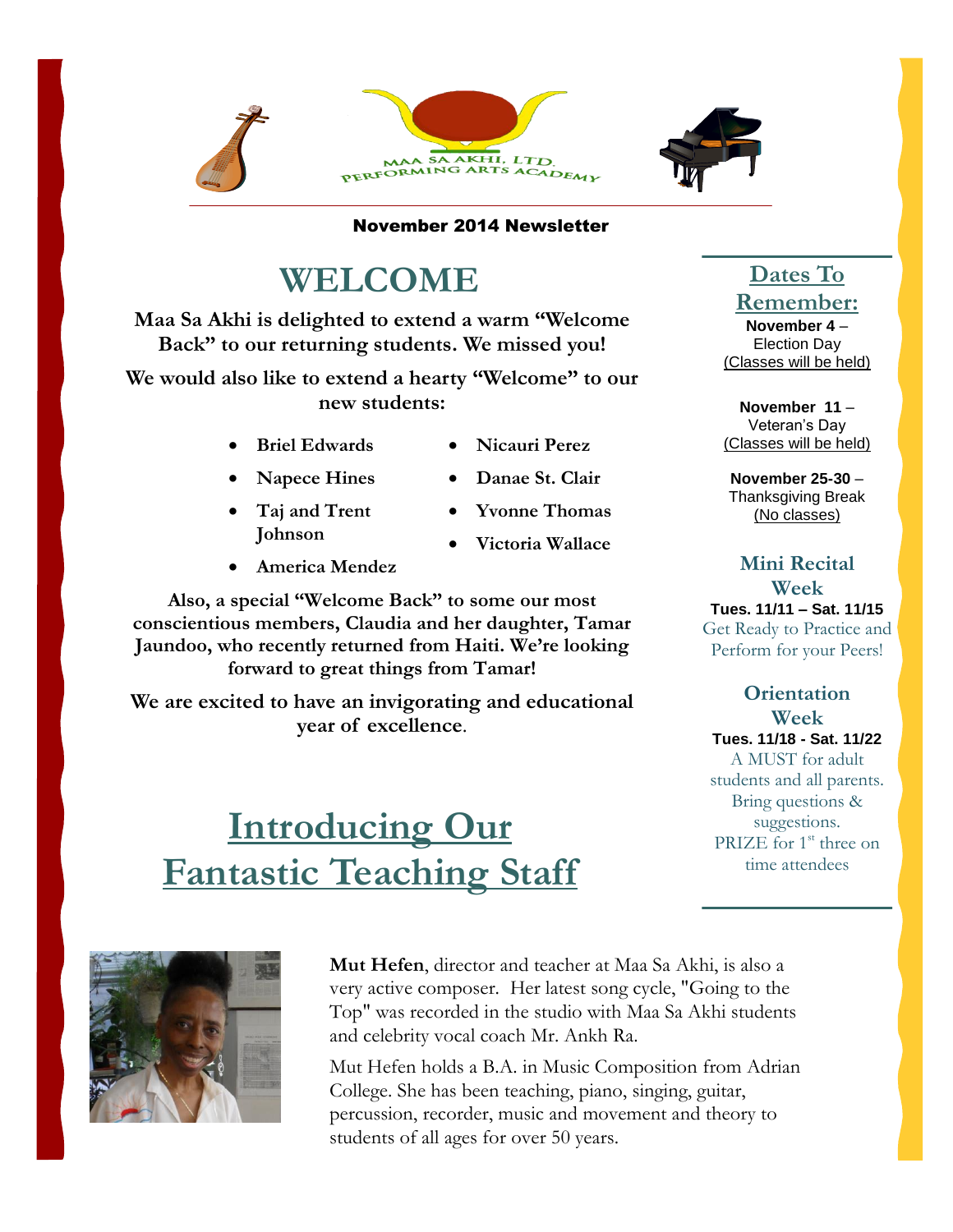Maa Sa Akhi is proud to announce that **MR. ANKHRA**  WILL be doing Monthly Master Vocal workshops on Wednesday evenings.

**Mr. Ankh Ra** has always been passionate about empowering his vocal students. As a master vocal coach on MTV's Making the Band 4, he constantly strived to be a supportive and encouraging force that would inspire the singers with his own vocal excellence and creativity.





It was clear from a young age that **Fred Alston** was very musically talented. After his bassoon soloing with the Philadelphia Orchestra at age 16, Alston attended Indiana University on a full scholarship.

Mr. Alston considers it a special honor to have studied music interpretation with the renowned cellist Janos Starker and to have played with The Marlboro Music Festival Orchestra under the direction of another great cellist, Pablo Casals.

Composer/historian/pianist Fred Alston has also appeared on the Oprah Winfrey Show, in addition to having written a number of books on general music theory, keyboard harmony and rhythm.

**Mr. Ron Jackson** is a man of many musical titles. In addition to composing, arranging and producing music, Ron has performed and recorded in over 20 countries as a bandleader and ensemble performer.

Considered one of the most versatile guitarists in the world, Mr. Jackson is adept in styles such as African, Rock, R+B, Brazilian, Pop, Country, Calypso, Reggae, Soul, Funk, and Classical, but his greatest passion has always been jazz.





١

Music has always captivated **Yahoteh Kokayi**. He was only 6 years old when he began playing the Djembe, a west African drum and creating short melodies on the piano. Two short years later, Mr. Kokayi became enchanted with the drum set and he's remained hooked ever since.

Yahoteh Kokayi credits the bulk of his musical growth to his training with Benny Russell, the late Enos Payne, Adam Bernstein and his mentor the late Andrei Strobert.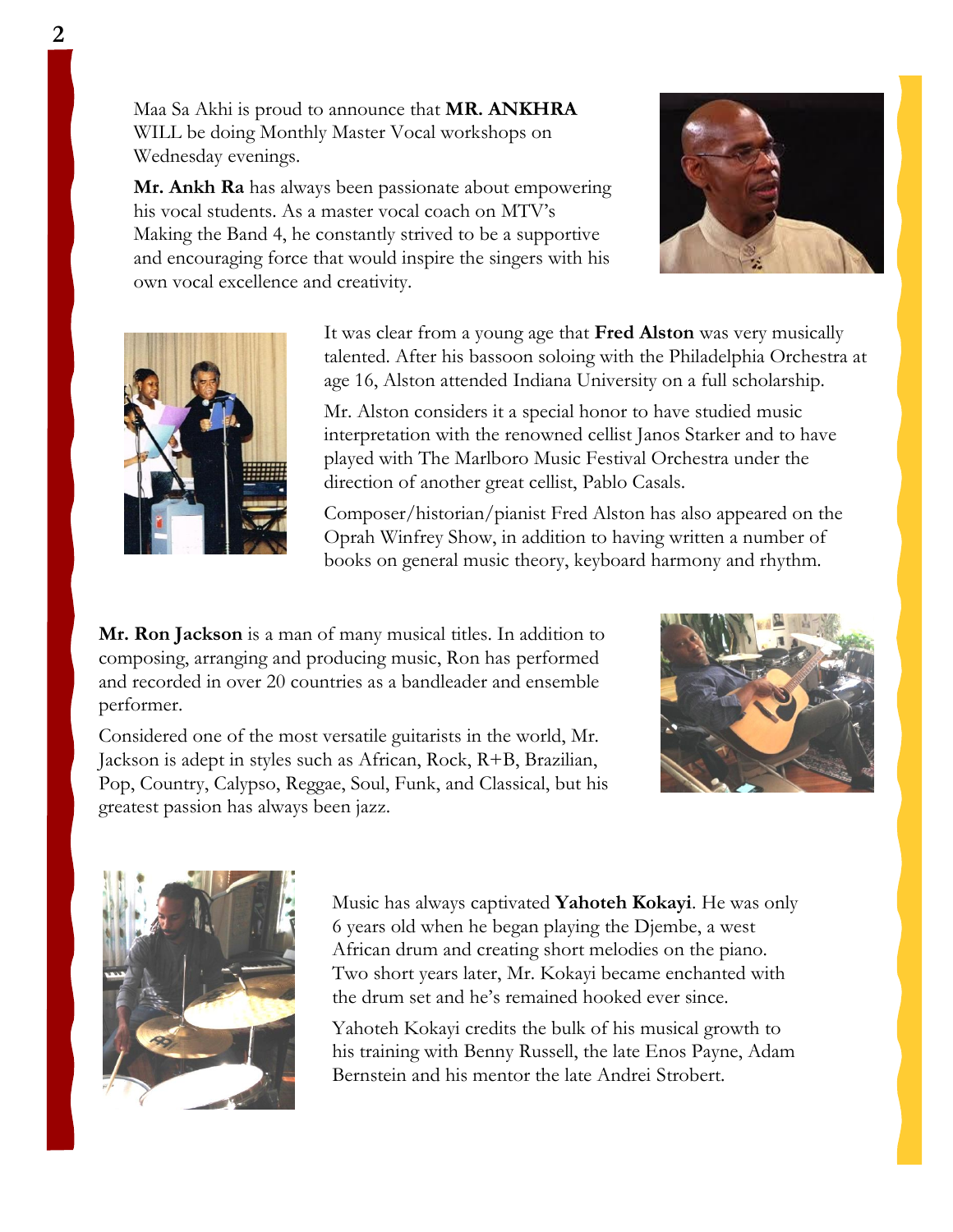# **Money, Money, Money!**

This year our major fundraiser is better than ever because as you help Maa Sa Akhi to raise funds, you will also be **building your own finances**! Maa Sa Akhi now has **our own on line shopping mall** with thousands of everyday products, priced to save money for shoppers and help build a stable financial base for our school. This means scholarship and grant funds will continue to be available for deserving students and for families having financial difficulties.

So far we have had two fundraising meetings and there's lots of excitement going on for those who attended. Within the next week, we'll inform our general family body of our next meeting and opportunity to participate. Please keep an ear out and get ready to make wonderful things happen with us.

## **EVENTS**

#### An Afternoon at Carnegie Hall

It was a wonderful experience seeing the people singing and playing piano with strong and smooth rhythms. Some parts pazazzed me because the music was loud, then soft and then loud again. Also some performances had comedy – like the singer was acting. I hope someday many more people will come to see this amazing talent and maybe I will perform there. I got the opportunity to meet the performers, and get autographs. I especially liked Anna Chelest, the accompanist for a number of singers. I hope to be like her someday.

-DaMario Quiones, Student

### Lenox Baptist Church -Diamond Lee, Parent Exhibit & Trade Fair

The exhibit and trade fair was a gathering of entrepreneurs, some from Caton Mall and some home based who gathered to promote their crafts, which included rare hair products, pressure point foot massages, furniture reupholstering, herbal remedies, catering, teas and even a fashion show!

Each merchant explained their products. The fair exposed their crafts and allowed them to gain support from the community. The highlight of the event was Adriana Dorner, DaMario Quiones and Charlize Hill who are Maa Sa Akhi students. They did a wonderful job representing our excellence. Attendees

As a parent, I was very honored and proud that I was able to take my son, DaMario, to see these great talents. I was so moved to see them, especially the pianists. I am honored to help inspire my son to be like these talents. Carnegie Hall is so famous. It's very tranquil. The architecture is spectacular and magnificent, almost surreal. While performers sang their pieces, I could hear every melody, every note – it touches your soul. I'm very glad I saw the vocal competition winners - worldwide famous prodigies showcasing their talent, inspiring my son to strive for their level of excellence. I would love for all parents to take their children to Carnegie Hall so they can also be inspired to bring out their wonderful talents.

interacted with each other and were exposed to many new things which was very enlightening.

> -Nathalie Dorner, Parent